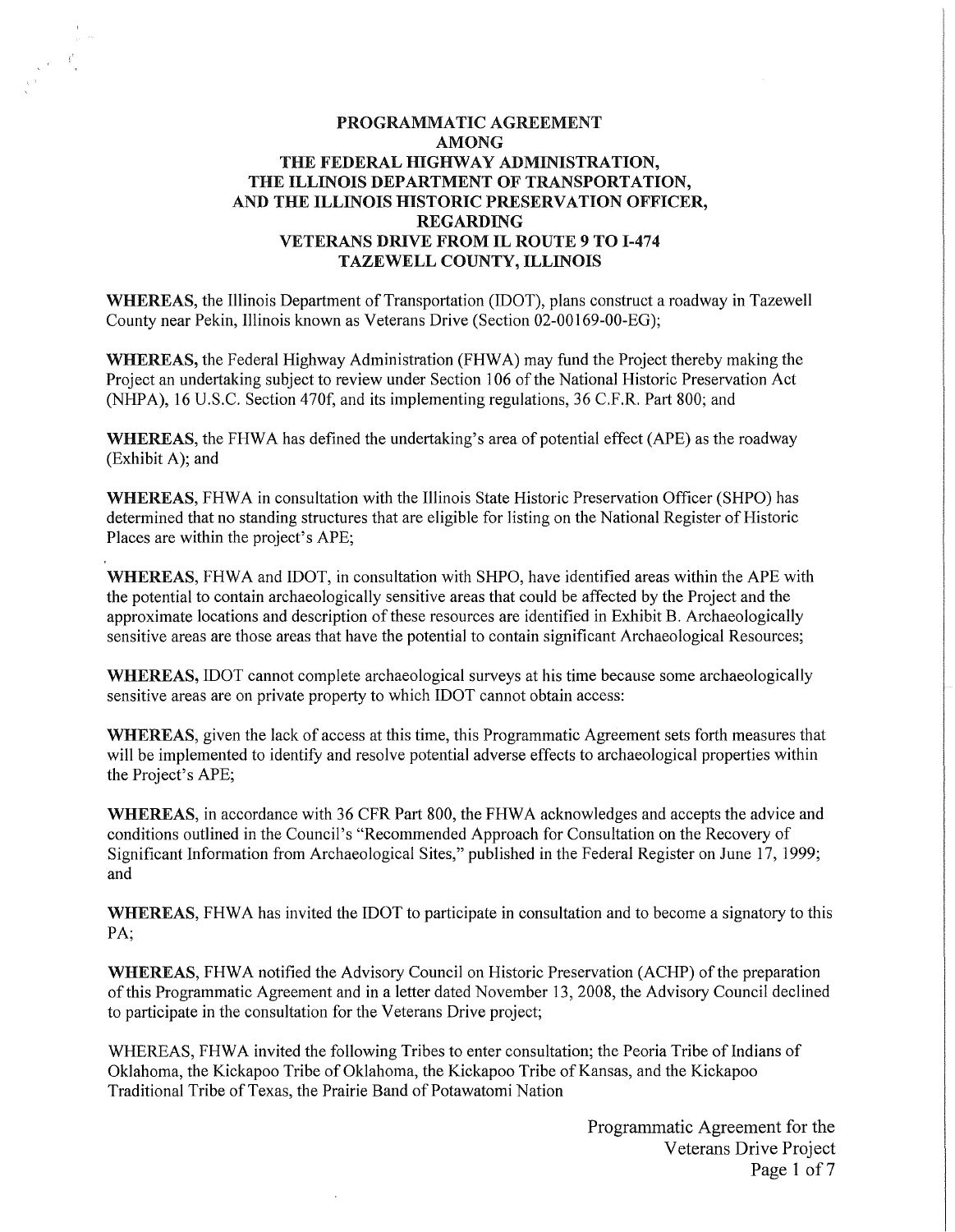Potawatomi, Citizen Potawatomi Nation, Forest County Potawatomi, Hannahville Indian Community, and the Pokagon Band of Potawatomi Indians and

**WHEREAS,** the Tribes did not express interest in consulting on this undertaking; and

**WHEREAS,** IDOT and FHWA have determined, based on IDOT's field surveys and analysis, that archaeological resources in the project's APE are significant and are of value chiefly for the information on prehistory or history which they are likely to yield through archaeological, historical, and scientific methods of information recovery (Criterion D), and do not have long-term preservation value, are not known to possess special significance to another ethnic group or community and do not have value for potential permanent in-situ display or public interpretation; and

**WHEREAS,** execution and implementation of this Programmatic Agreement evidences that FHW A has satisfied its Section 106 responsibilities for the Veterans Drive project; and

NOW, THEREFORE, FHWA, IDOT, and SHPO agree that the Project shall be implemented in accordance with the following stipulations to ensure that potential effects on historic properties are taken into account.

#### STIPULATIONS

FHWA, IDOT, AND SHPO agree that the following steps will be undertaken for the Project:

# I. SURVEY AND EVALUATION

- A. The SHPO and IDOT shall consult throughout the cultural resource investigation process outlined in these stipulations to ensure that all archaeological investigations are performed to adequately take into account IDOT's project construction phasing.
- B. As early as practical in the project planning process, IDOT shall complete a Phase I archaeological survey within the Area of Potential Effect.
- C. IDOT will conduct the Phase I survey in consultation with the SHPO and a report of the survey shall be submitted to the SHPO for review and comment.
- D. Archaeological subsurface testing (Phase II) will be performed at all archaeological properties determined to be potentially eligible by the IDOT and the SHPO to evaluate their National Register eligibility. A report of the Phase II findings shall be submitted to the SHPO for review and comment.
- E. IDOT will ensure the Phase I survey and Phase II testing will be conducted in a manner consistent with the approaches of the Secretary of the Interior's Standards and Guidelines for Identification ( 48 Federal Register 44720-23) and taking into account the National Park Service publication "The Archaeological Survey: Methods and Uses" (1978) and the Illinois State Historic Preservation Office Guidelines for Archaeological Reconnaissance Surveys/Reports. IDOT will coordinate the Phase I survey and Phase II testing with the SHPO.

Programmatic Agreement for the Veterans Drive Project Page 2 of 7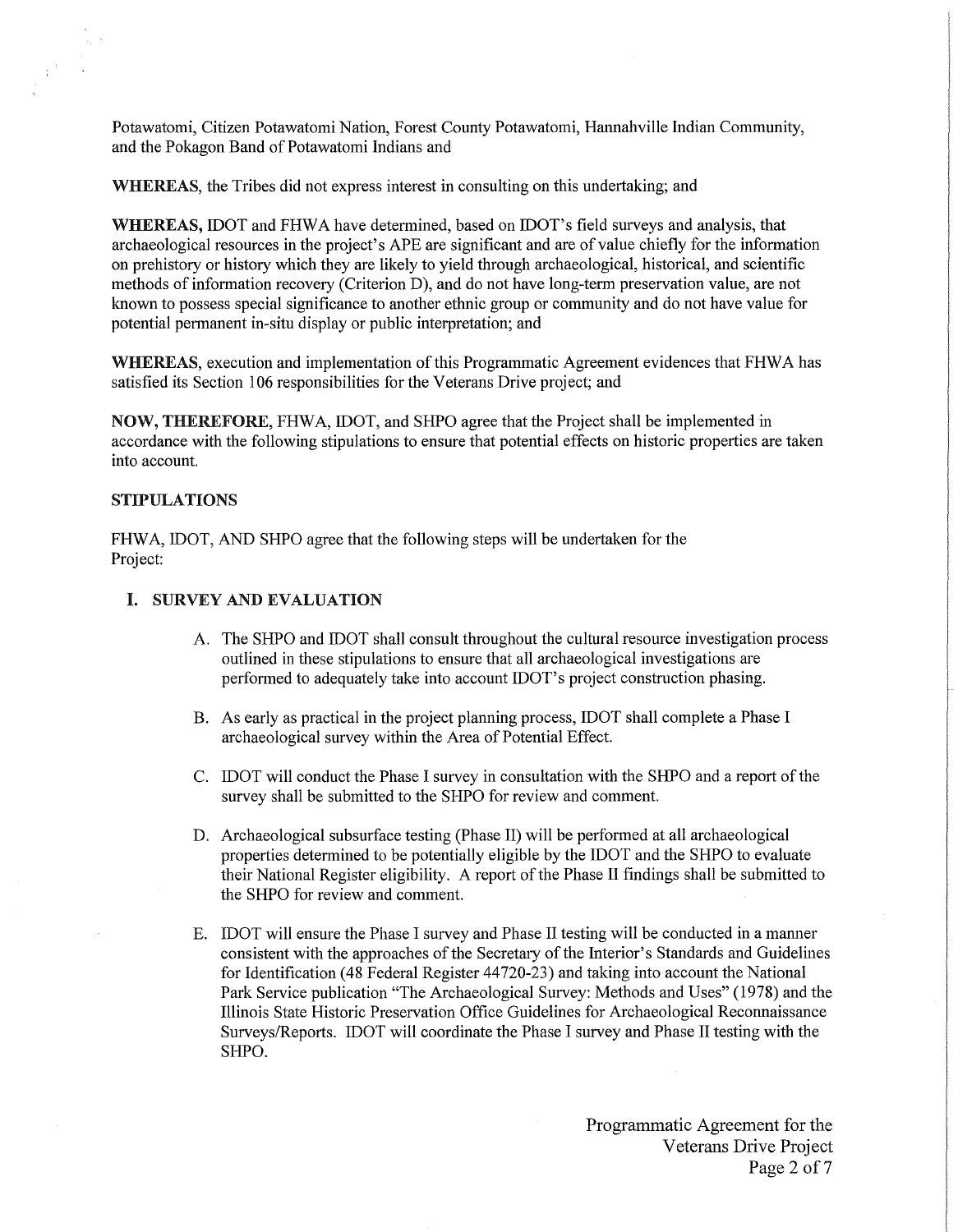- F. IDOT shall evaluate properties identified through Phase II testing against the National Register criteria (36 CPR part 60.4) and shall obtain the SHPO's concurrence in those findings.
- G. For those properties which IDOT and the SHPO agree are not eligible for inclusion in the National Register, no further archaeological investigations will be required in those areas. For those properties identified in the survey and agreed upon by IDOT and the SHPO to be eligible for the National Register shall be treated in accordance with Stipulation II.

# II. ARCHAEOLOGICAL MITIGATION (PHASE III)

- A. For all sites identified as meeting the National Register criteria; IDOT, in consultation with the SHPO, shall consider measures, such as design modification, for avoidance of the National Register sites.
- B. For those sites identified as meeting the National Register criteria where IDOT determines, in consultation with SHPO, that avoidance is not practicable, IDOT will prepare a data recovery plan with a research design for the affected properties in consultation with the SHPO that is consistent with the Secretary of the Interior's Standards for the Treatment of Historic Properties, the Secretary of the Interior's Standards and Guidelines for Archaeological and Historic Preservation, and the Advisory Council on Historic Preservation's Treatment of Archaeological Properties: A Handbook. A generalized data recovery plan (DRP) may be used and an example is attached in appendix A to this agreement. The generalized DRP will apply primarily to small archaeological habitation sites and IDOT's Cultural Resources Unit professional personnel will make the final determination on whether to use the generalized DRP or to develop a project specific DRP. Factors in the making of this determination will include, but not be limited to, site type, location, project type, and project schedule.
- C. In the event of the discovery of unexpected prehistoric burials, IDOT will notify the SHPO and the FHWA. FHWA will be responsible for notifying the American Indian Tribe or Tribes of the discovery to begin coordinating the disposition of the remains and burial goods recovered.
- D. To fully satisfy coordination under 17 IAC 4170.300(d)(3) concerning the encounter of unanticipated burials, the notification of the discovery will be made to the county coroner and the Illinois Historic Preservation Agency. If the burial is not a crime scene as determined by the coroner then it and any associated burial artifacts will be removed following procedures for recordation and reporting that are similar to those established under the Human Skeletal Remains Protection Act (20 ILCS 3440, 17 IAC 4170). Disposition of human remains and burial artifacts will be accomplished as determined under the provisions of the Act and the Native American Graves Protection and Repatriation Act, as applicable.

# III. PROFESSIONAL STANDARDS

For the purpose of implementing this PA, IDOT shall continue to employ departmental staff with qualifications that meet the requirements of 36 CPR Part 61, Appendix A. At a minimum, the professional staff required to carry out the terms of this PA shall consist of one permanent, full time, archaeologist. In the event of a prolonged absence of the IDOT archaeologist, IDOT will, in

> Programmatic Agreement for the Veterans Drive Project Page 3 of 7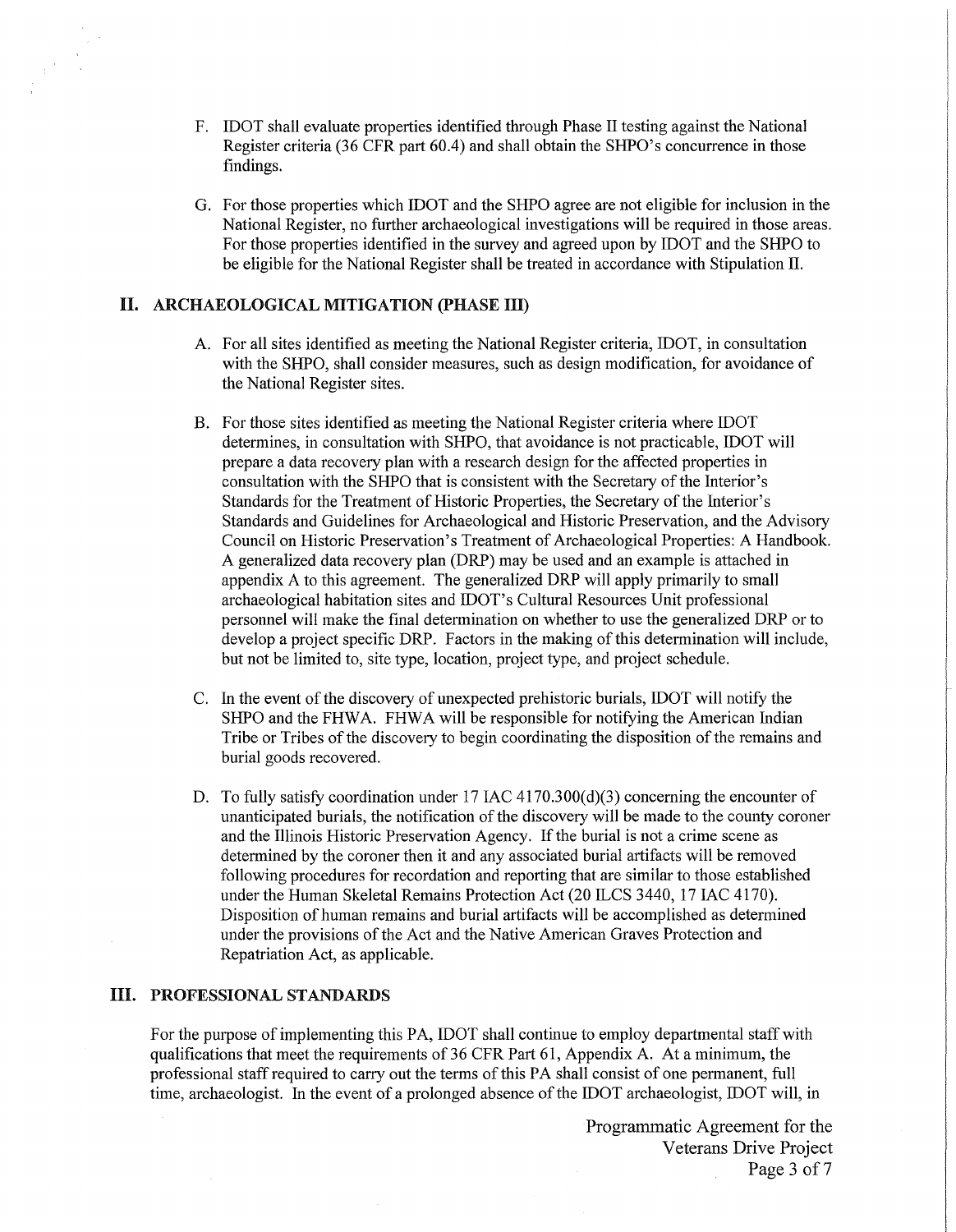consultation with SHPO, appoint an archaeologist that meets the requirements of 36 CFR Part 61, Appendix A.

# IV. DURATION

This PA will be null and void if its stipulations are not carried out within ten years from the date of its execution. At such time, and prior to work continuing on the undertaking, FHW A shall either (a) execute a PA pursuant to  $36$  CFR  $800.6$  or (b) request, take into account, and respond to the comments of the ACHP under 36 CFR 800.7. Prior to such time, FHW A may consult with the other signatories to reconsider the terms of the MOA and amend it in accordance with this PA. FHW A shall notify the signatories as to the course of action it will pursue.

# V. POST REVIEW DISCOVERIES

If potential historic properties are discovered or unanticipated effects on historic properties found, FHWA shall make a reasonable efforts to avoid, minimize or mitigate adverse effects to such properties and follow the requirements of 36 CFR Section 800.13(b).

## VI. DISPUTE RESOLUTION

Should any signatory to this PA object at any time to any actions proposed or the manner in which the terms of this PA are implemented, FHW A shall consult with such party to resolve the objection. If FHWA determines that such objection cannot be resolved, FHWA will:

- A. Forward all documentation relevant to the dispute, including the FHWA's proposed resolution, to the ACHP. The ACHP shall provide FHW A with its advice on the resolution of the objections within thirty days of receiving adequate documentation. Prior to reaching a final decision on the dispute, FHW A shall prepare a written response that takes into account any timely advice or comments regarding the dispute from the ACHP and signatories and provide them with a copy of this written response. FHW A will then proceed according to its final decision.
- B. If the ACHP does not provide its advice regarding the dispute within the thirty day time period FHW A may make a final decision on the dispute and proceed accordingly. Prior to reaching such a final decision, FHW A shall prepare a written response that takes into a county any timely comments regarding the dispute from the signatories to the PA and provide them and the ACHP with a copy of such written response.
- C. FHW A's responsibility to carry out all other actions subject to the terms of this PA that are not the subject of the dispute remain unchanged.

## VII. AMENDMENTS

This PA may be amended when such an amendment is agreed to in writing by all signatories. The amendment will be effective on the date a copy signed by all of the signatories is filed with the ACHP.

## **VIII. TERMINATION**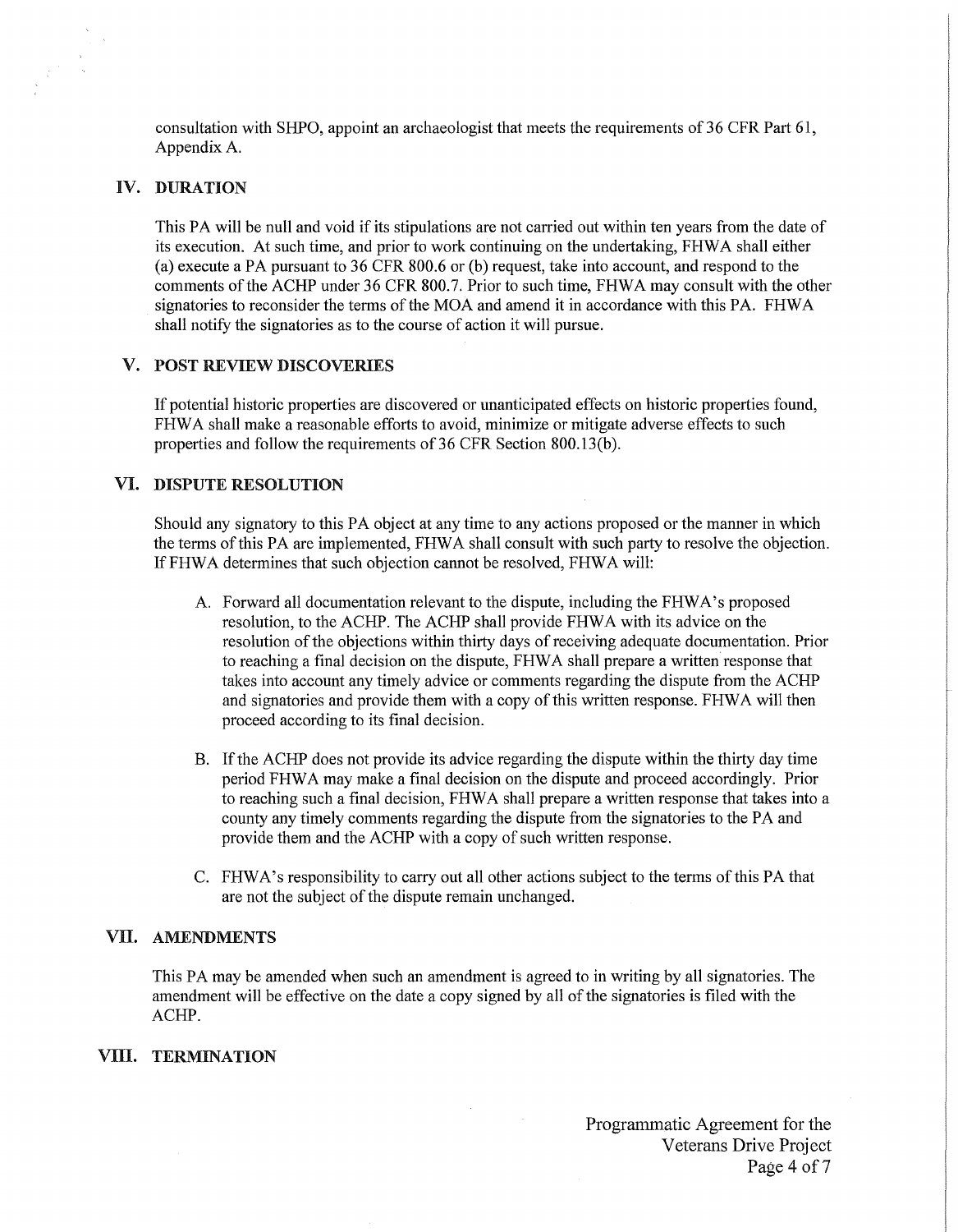If any signatory to this PA detennines that its terms will not or cannot be carried out, that party shall immediately consult with the other parties to attempt to develop an amendment. If within thirty days an amendment cannot be reached, any signatory may terminate the PA upon written notification to the other signatories. Once the PA is terminated and prior to work continuing on the undertaking, FHWA must either (a) execute an MOA pursuant to 36 CFR  $\S$  800.6, or (b) request, take into account, and respond to the comments of the ACHP under 36 CFR § 800.7. FHWA shall notify the signatories as to the course of action it will pursue.

Execution of this PA by the FHW A, the Illinois SHPO and IDOT and implementation of its terms evidence that FHW A has taken into account the effects of this undertaking on historic properties and afforded the ACHP an opportunity to comment.

FEDERAL HIGHWAY ADMINISTRATION

 $By$ :  $Max$  Tuth Date:  $0 \overline{23} 09$ 

ILLINOIS STATE HISTORIC PRESERVATION OFFICER

aat <u>pate: 10 22.09</u> Bv

INVITED SIGNATORY

ILLINOIS DEPARTMENT OF TRANSPORTATION

By: *(Vanell Lewis*) Date: CITY OF PLA Date: September 28, 2009 Bv: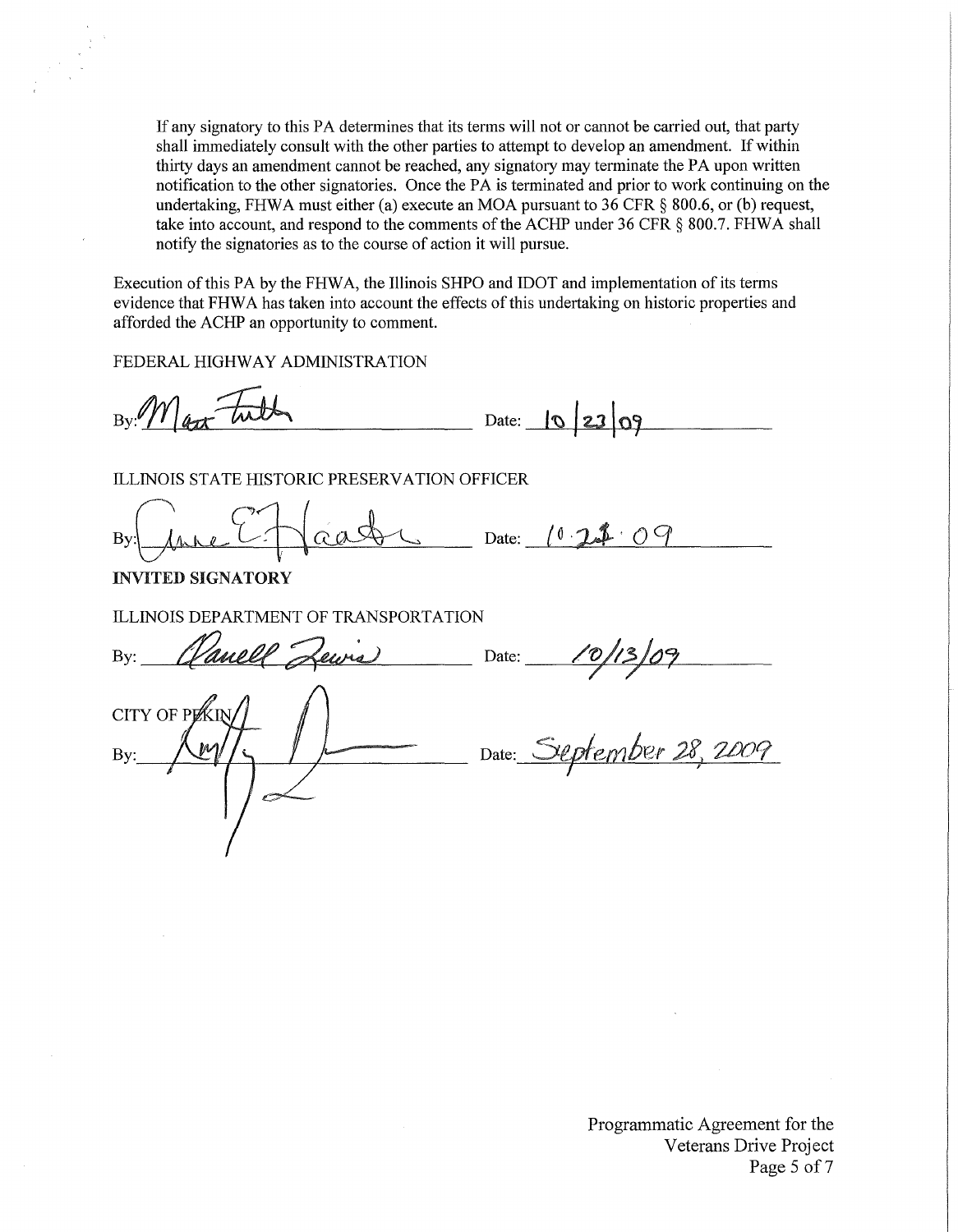# APPENDIX A: STANDARD DATA RECOVERY PLAN FOR PREHISTORIC SITES

#### **Introduction**

The Illinois Transportation Archaeological Research Program (ITARP), a joint program of the University of Illinois at Urbana-Champaign (UIUC) and the Illinois Department of Transportation (IDOT), prepared this data recovery plan for the archaeological mitigation of prehistoric habitation sites. This plan was developed in accordance with the Secretary of the Interior's Standards and Guidelines for Archaeology and Historic Preservation (48 FR 44716), and "The Treatment of Archaeological Properties" published in 1980 by the Advisory Council on Historic Preservation. All procedures outlined in this plan are implemented using standard ITARP techniques, which are outlined in ITARP Field Manual 2005: Standard ITARP Field Procedures for Phase I, II and III Archaeological Investigations.

The IDOT and the Illinois State Historic Preservation Officer have jointly determined that the prehistoric sites to be investigated with this recovery plan are eligible for the National Register of Historic Places under Criterion D and that these sites may not be avoided by the proposed project.

#### **Natural Setting**

The natural setting for archaeological sites excavated under this data recovery plan will be examined (prior to conducting further excavation) in the appropriate existing documentation (such as the Geological Survey Soil Survey) and in the field. A verbal description of the natural setting will accompany maps and photographs in the final reporting of the site.

#### **Summary of Previous Investigations**

In general, sites to be investigated under this data recovery plan were recorded by IT ARP personnel during the Phase I survey of the proposed project area. When necessary, existing archaeological and historical property lists will be consulted and oral histories conducted to fully develop a site's history and aid in locating possible features and an understanding of a site's stratigraphy and distribution across the landscape. Phase I testing at the site will have revealed the presence of intact cultural material and the site's potential to significantly contribute to our understanding of the prehistory of this area in order to warrant additional investigation.

## **Research Design**

The data generated by excavations at the prehistoric site(s) will be used to examine at least three topics: (1) chronology; (2) technology; and (3) subsistence practices. Insights into changing patterns of community organization may also be granted, as may insights into changes in social organization. The data recovered will then be compared to data from other regional sites.

- 1. Chronology. It is expected that the recovered attifact assemblage at the prehistoric site(s) will suggest the presence of at least one cultural component (such as the Oneota or Late Woodland). Insights into more precise time spans at both sites can be gained through analysis of point and ceramic styles, as well as the acquisition of charcoal samples for radiocarbon analysis.
- 2. Technology. The lithic artifacts recovered from the prehistoric site(s) are expected to reflect the inhabitant's use of this material for a variety of tasks involved in procuring and processing resources. Analysis of the lithic assemblage will identify raw materials, heating stage, overall

Programmatic Agreement for the Veterans Drive Project Page 6 of 7